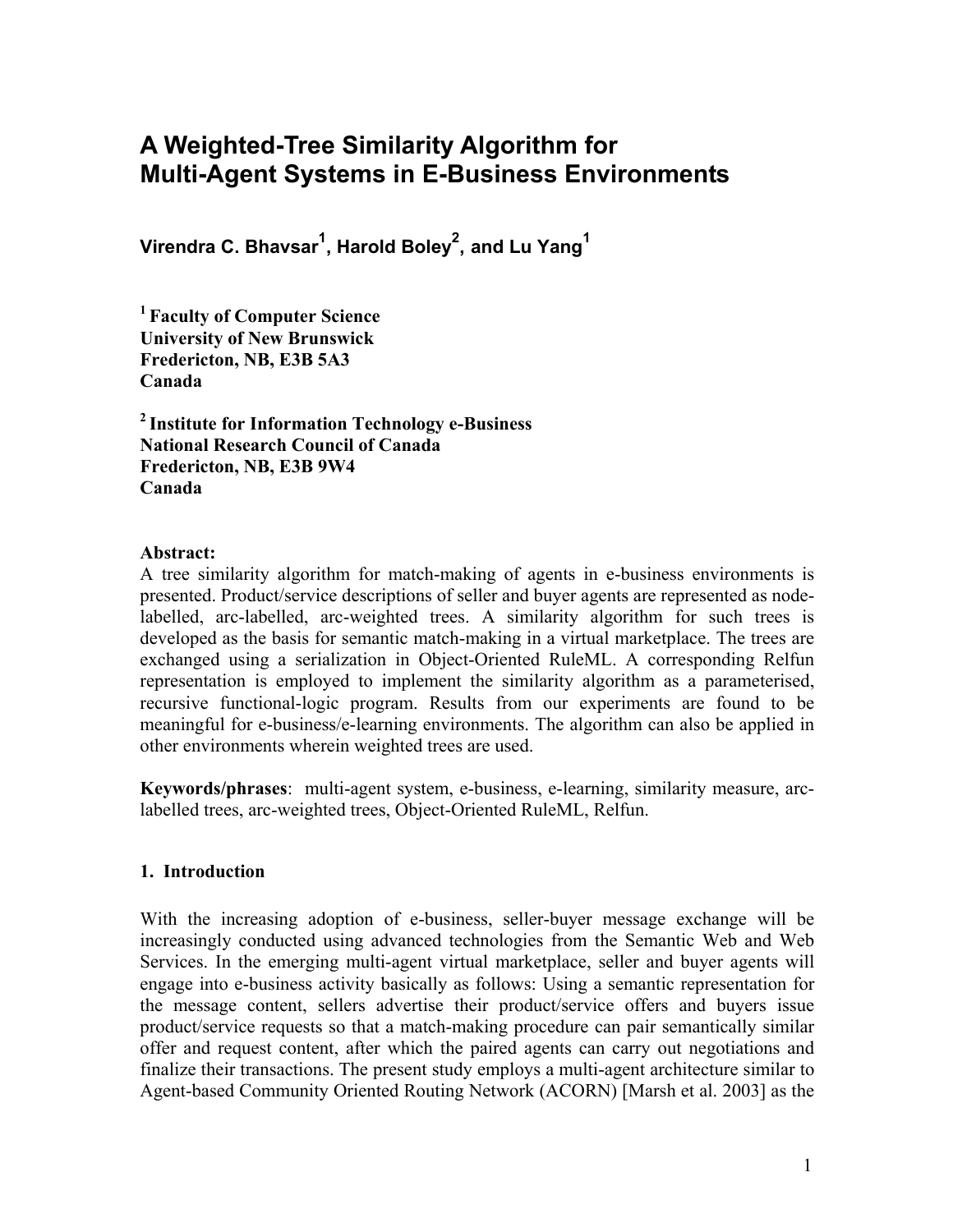foundation for semantic match-making [Sycara et al. 2001] and focuses on its central similarity algorithm for comparing RuleML-like message contents [Boley 2003].

In a multi-agent system like ACORN [Marsh et al. 2003] a set of key words/phrases with their weights is used for describing the information an agent is carrying or seeking. Product/service advertising and requesting can be realized on top of sets of weighted key words/phrases. However, such a flat representation is limited in that it cannot represent tree-like product/service descriptions. Therefore, to allow more fine-grained interaction between agents, we propose to represent descriptions in the form of weighted trees. However, because of the many variants and refinements in modern products/services, a total match will rarely be possible; so partial matches, embodied in some measure of similarity, are needed. While some variety of trees has already been used in multi-agent systems to describe the content part of messages, tree similarity matching for such content representations has not been studied to our knowledge. On the other hand, many other flavours of similarity have been explored in Utility Theory and AI, in particular in Case-Based Reasoning [Richter, 2001], some of which should be combinable with our tree similarity.

Often (e.g. in Lisp, Prolog, and plain XML), *node-labelled, arc-ordered trees* have been employed for knowledge representation. In this paper, following Object Oriented (OO) modelling, F-Logic [Kifer et al., 1995], and the Resource Description Framework (RDF) [Lassila and Swick, 1999], we propose *node-labelled, arc-labelled (hence arc-unordered) trees*, where not only node labels but also arc labels can embody semantic information. Furthermore, our trees are *arc-weighted* to express the importance of arcs.

For the uniform representation and exchange of product/service trees we use a weighted extension of Object-Oriented RuleML [Boley 2003]. In Weighted Object-Oriented RuleML, besides 'type' labels on nodes, there are 'role' labels on arcs, as in the alternating (or 'striped') syntax of RDF graphs (which quite often are trees or can be unrolled into trees); we assume here arc labels to be unique on each level, i.e. every pair of outgoing arcs of a given node must use different arc labels. Arc weights are numbers taken from the real interval [0,1] and employed as a general measure of relevance for branches, neutral w.r.t. any specific probabilistic, fuzzy-logic, or other interpretation.

Based on this representation we develop a similarity measure as a recursive function, *treesim*, mapping any (unordered) pair of trees to a value in the real interval [0,1], not to be confused with the above arc weights, also taken from that interval. This will apply a co-recursive 'workhorse' function, *treemap*, to all pairs of subtrees with identical labels. For a branch in one tree without corresponding branch in the other tree, a recursive simplicity function, *treeplicity*, decreases the similarity with decreasing simplicity. These functions are implemented in the functional-logic language Relfun [Boley 1999].

The paper is organized as follows. The architecture of a multi-agent system that carries out match-making of buyer and seller agents is outlined in the following section. Several examples of *node-labelled, arc-labelled, arc-weighted trees* and symbolic tree representations in OO RuleML and Relfun are presented in Section 3. Section 4 gives an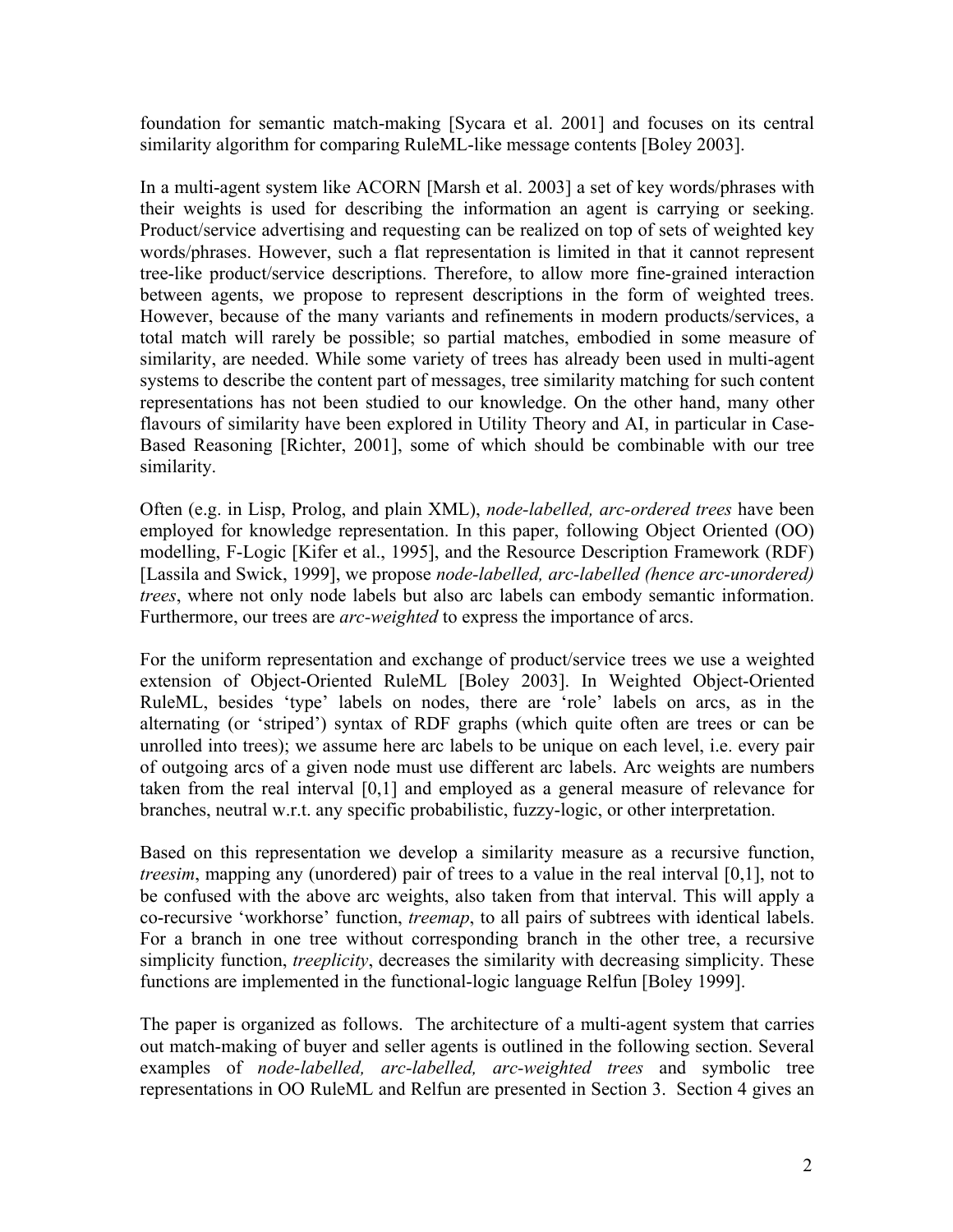application of the multi-agent system for e-Learning environments. Many issues that need to be addressed while developing a similarity measure for our trees are discussed in Section 5. This section also presents our algorithm for computing the similarity of trees. Section 6 presents similarity results obtained with the Relfun implementation (included in the Appendix) of our algorithm. Finally concluding remarks are given in Section 7.

# **2. Multi-agent Systems**

Agent systems have been proposed and exploited for e-business environments (see for example, [Yang et al. 2000]). In such systems, Buyer agents deal with information about the items their owners want to buy and corresponding price they can accept, while seller agents deal with information about the items they sellers want to sell and the price they ask. Therefore, buyer agents and seller agents need to be matched for similarity of their interests and and subsequently they can carry out negotiations. Furthermore, they might need another agent acts as the middle man. These multiple agents working together toward form a multi-agent system.

# **2.1 The architecture**

The Agent-based Community Oriented Routing Network (ACORN) is a multi-agent architecture that can manage, search, filter information across the network. Among the applications of ACORN, e-business is a very important one. We outline the architecture of an ACORN-like multi-agent system that views the information as agent. This multiagent system uses mobile agents.

Figure 1 shows an overview of the ACORN-like multi-agent system architecture. The multi-agent system has the structure of a Client/Server system. Clients provide the interface to users. Users create and organize agents, such as buyer and seller agents, create and modify their profiles which describe the interests of users. As can be seen, user profiles are stored on the server side and the incoming agents are processed according to user profiles. The Main Server provides mobility to agents. When an agent reaches a new site, the agent can visit users and communicate with other agents at a central meeting point, named *Cafe*.



Figure 1. ACORN-like multi-agent system [Marsh et al. 2003].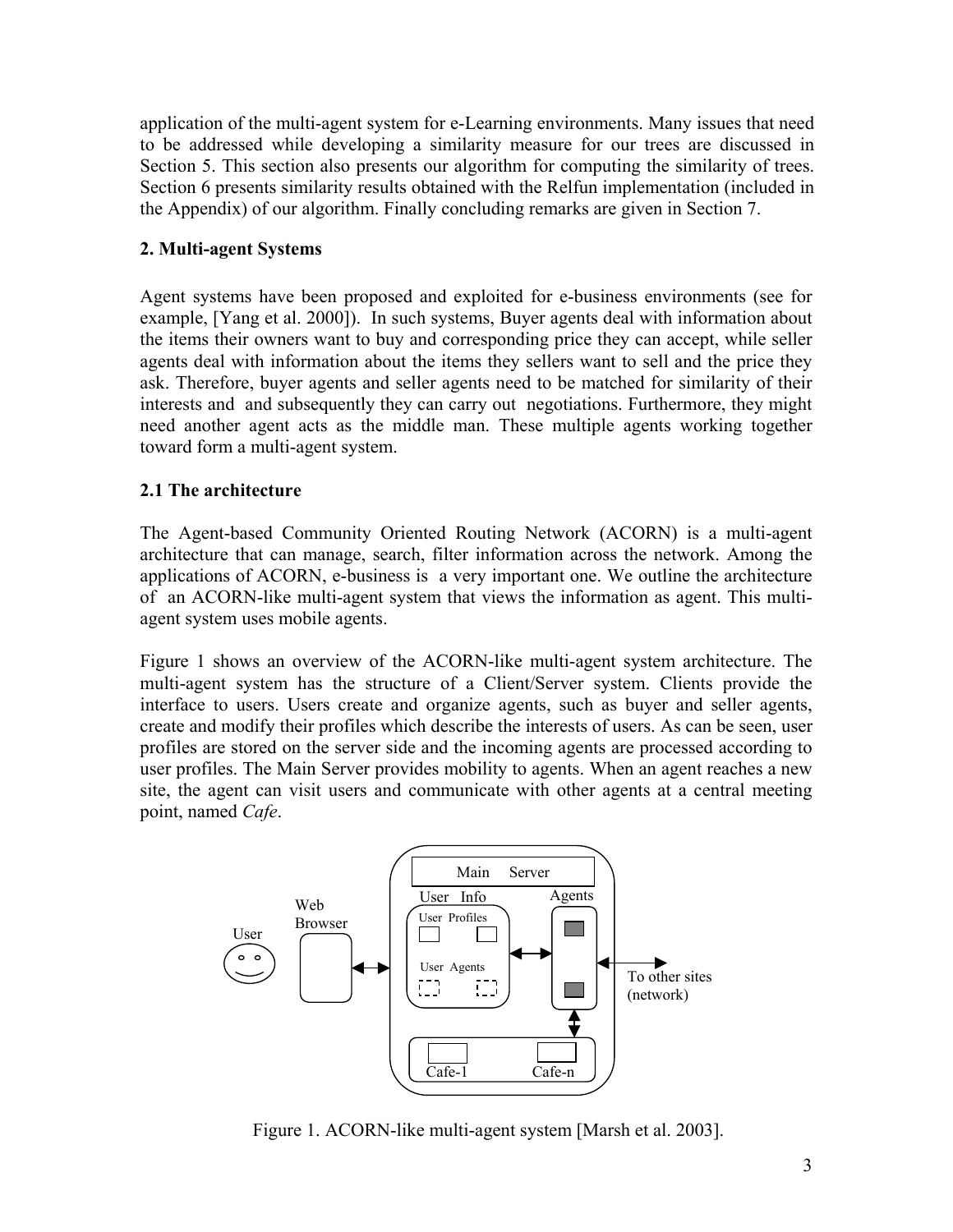The primary distribution of information in the multi-agent system is carried out by its Moblie Agents, or InfoAgents. An InfoAgent represents a piece of information its creator requires. In our application, these InfoAgents carry tree-form information during their journey accross the network. In fact, InfoAgents do not know what information they bring with them, what they carry is a link to the information and a set of metadata elements that describe it. Figure 2 shows the contents of InfoAgents.

| Unique AgentID                         |
|----------------------------------------|
| Agent Information (tree)               |
| User Metadata (tree)                   |
| Dublin Core Metadata for object (tree) |
|                                        |
|                                        |
|                                        |

Figure 2. Contents of InfoAgents.

### **2.2 Match-making in the Cafe**

One very important aspect of the multi-agent system is the exchange of the information between agents. A Cafe provides a common place for such information exchange. Figure 3 shows a Cafe with buyer and seller agents. The buyer and seller agents do not communicate with each other directly, but communicate through the Cafe Manager. The Cafe Manager is responsible for mediating between them. For example, if two agents enter the Cafe, one representing a car seller who wants to sell a Ford Explorer that was made in 2002 (see Figure 4 (a)), another agent representing a car buyer that wants to buy a Ford Explorer made in 1999 (see Figure 4 (b)), the Cafe is the place where they exchange their information and the similarity of the information is also computed by the Cafe Manager.



Figure 3. Match-making of buyer and seller agents in the Cafe (adopted from [Marsh et al. 2003]).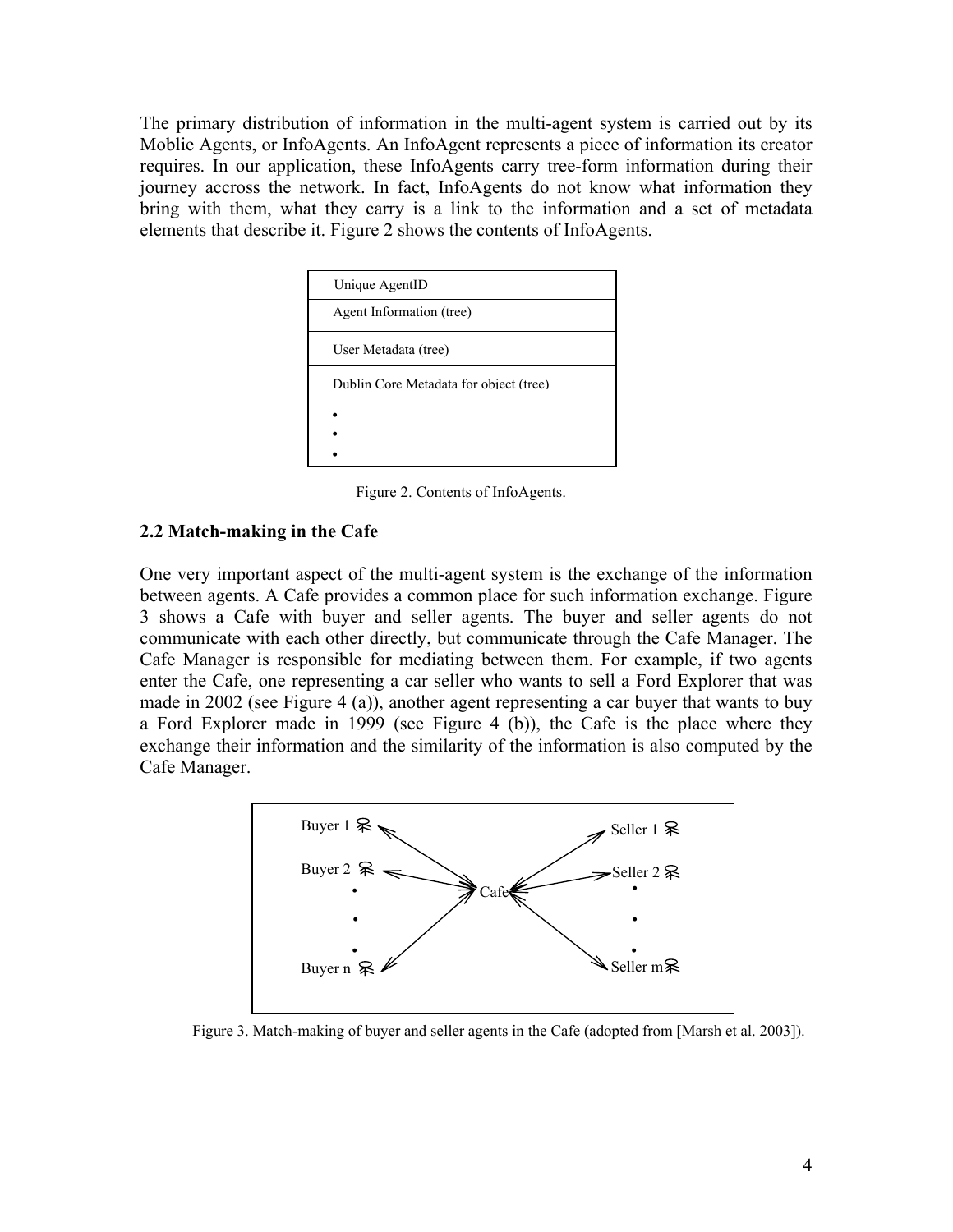#### **3. Tree Representations**

Various representations of trees and their matching are possible. To simplify the algorithm, we assume our trees here are kept in a normalized form: the arcs will always be labelled in lexicographic (alphabetical) order. Two very simple examples that describe cars are illustrated in Figure 4 (a) and Figure 4 (b). To emphasize the difference between arc labels and node labels, node labels will always be bold-faced.



In order to be applicable to real world description refinement, we do not limit the depth or breadth of any subtree. So, our trees can represent arbitrarily complex descriptions. For example, the tree in Figure 5 represents information about a hotel. While the tree in Figure 5 is a binary tree, it might later be refined in a non-binary way. A more complex tree that describes a job bank is shown in Figure 6.



Figure 6. A tree describing a job bank.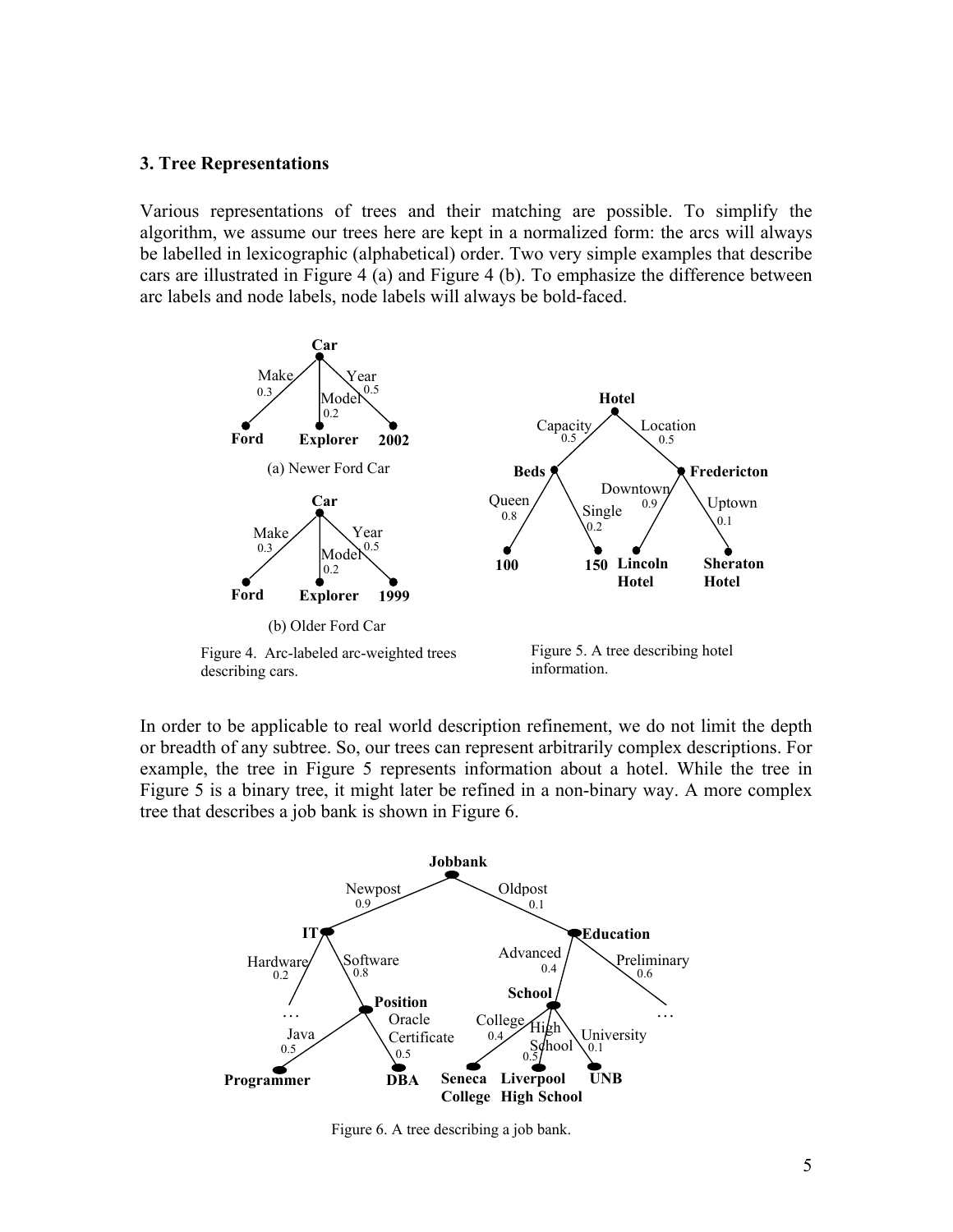Capturing the characteristics of our arc-labelled, arc-weighted trees, Weighted Object-Oriented RuleML, a RuleML version for OO modelling, is employed to serialize these various trees for Web-based agent interchange. The XML child-subchild structure reflects the shape of our normalized trees and XML attributes are used to serialize the arc labels and weights. So, the tree in Figure 4 (b) can be serialized as shown in Figure 7 (a).

In Figure  $7$  (a), the complex term (cterm) element serializes the entire tree and the opc role leads to its root-node label, car. Each child element **\_r** is a metarole, where the start tag contains the names and weights of arc labels as XML attributes **n** and **w**, respectively, and the element content is the role filler serializing a subtree (incl. a leaf). Consider the first **r** metarole of the cterm as an example. The attribute **n** has the value "Make", describing the make name of the car. The other attribute **w**, with the value "0.3", endows the "Make" branch with its weight. The content between the **\_r** tags is an ind(ividual constant) serializing a leaf node labelled "Ford". Such weights might have different interpretations in different cases. For example, from a buyer's point of view the "Make" weight may mean that the importance of the make of this car is 0.3 compared to other subtrees such as its "Model" and "Year", which have importance "0.2" and "0.5", respectively.

 $<$ cterm $>$ 

| $\langle$ opc> $\langle$ ctor> $\langle$ ctor> $\langle$ opc><br>$\langle$ r n="Make" w="0.3"> $\langle$ ind>Ford $\langle$ ind> $\langle$ r><br>$\langle$ r n="Model" w="0.2"> $\langle$ ind>Explorer $\langle$ ind> $\langle$ r><br>$\langle$ r n="Year" w="0.5"> $\langle$ ind>1999 $\langle$ ind> $\langle$ r><br>$\le$ /cterm $>$ | $cterm[-opc[ctor[car]],$<br>$-r[n[\text{make}], w[0.3]][\text{ind}[\text{ford}]],$<br>$-r[n[model], w[0.2]][ind[explofer],$<br>$-r[n[year], w[0.5]][ind[1999]]$ |
|----------------------------------------------------------------------------------------------------------------------------------------------------------------------------------------------------------------------------------------------------------------------------------------------------------------------------------------|-----------------------------------------------------------------------------------------------------------------------------------------------------------------|
| (a) Tree serialization in OO RuleML.                                                                                                                                                                                                                                                                                                   | (b) Tree representation in Relfun.                                                                                                                              |

Figure 7. Symbolic tree representation.

For the purpose of our Relfun implementation, Weighted OO RuleML serializations such as Figure 7 (a) become Relfun structures such as Figure 7 (b). The correspondence is quite obvious, but we have to use, e.g., **–r** to denote a metarole because any symbol beginning with a " " (like any capitalized symbol) in Relfun is a variable.

#### **4. E-Learning Scenario of a Multi-agent System**

Our multi-agent system architecture can be instantiated for an e-Learning scenario. In e-Learning, the buyer agent represents a learner and the seller agent provides a course, as shown in Figure 8.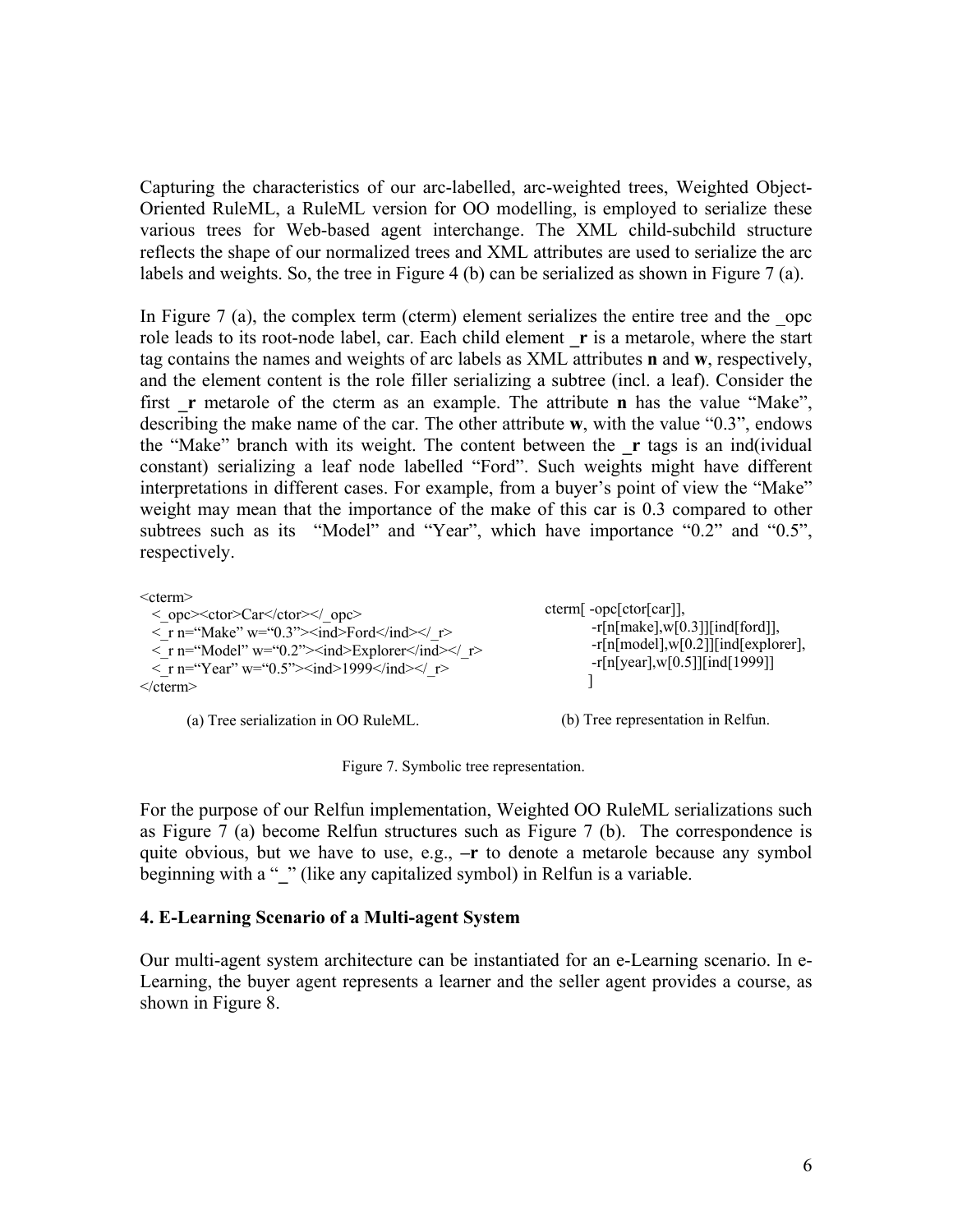

Figure 8. Instantiating Figure 3 for e-Learning.

The information that learner and course agents carry is again represented as trees. For example, in Figure 9 (a) the agent learner 1 requests information of a course "Programming in Java", while in Figure 9 (b), the agent course6 offers information about such a course. The Cafe Manager matches these trees of both agents and computes their similarity based on the algorithm introduced in Section 5.2. The Café Manager computes such similarity measures for learner1 and all m course agents, ranks them, and then the learner agent decides which course to choose. Analogously, the Café Manager considers the other (n-1) learner agents and matches them with course agents.



Figure 9. Leaner and course trees.

#### **5. Similarity of Trees**

When developing a tree similarity measure, several issues have to be tackled because of the general shape of trees, their recursive nature, and their arbitrary of sizes. The similarity function maps two such potentially very complex trees to a single real number ranging between 0 and 1. These issues are discussed in the first subsection with examples. The similarity algorithm is outlined in the subsequent subsection.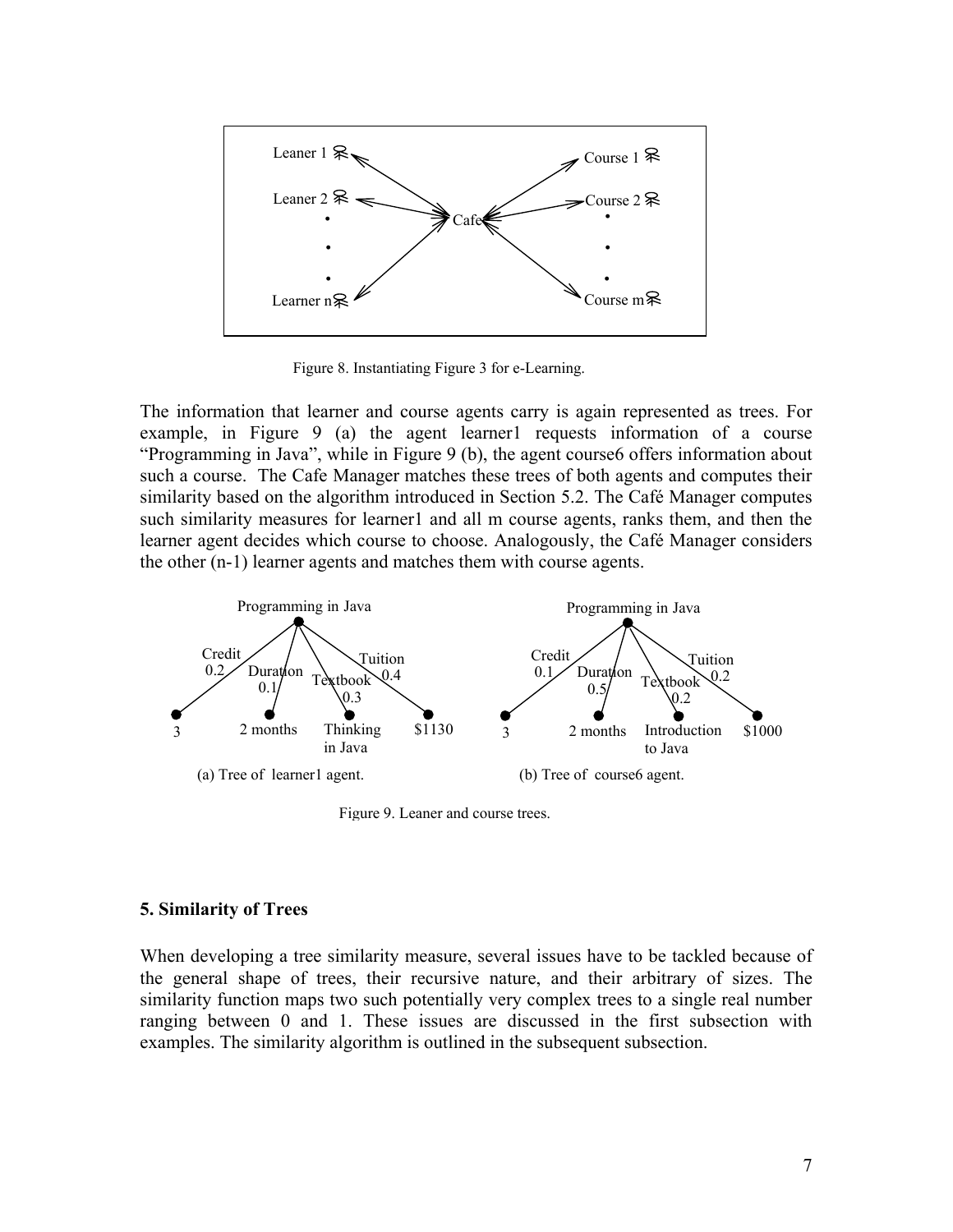### **5.1 Issues**

In this subsection, we present seven groups of characteristic sample trees that explore relevant issues for developing a similarity measure. Section 6 gives similarity values of these trees using the algorithm given in Section 5.2.

#### **Example 1:**



Figure 10. Two trees with mismatching leaves.

In Figure 10, tree  $t_1$  and tree  $t_2$  have the same root node label "auto". But the node labels of subtrees (leaf nodes) are all different. In this example, although the two leaf nodes have numeric values, we do not carry out any arithmetic operation on these values to find out their closeness. Therefore, the similarity of these trees could be defined as zero. However, we have decided to award a user specifiable similarity 'bonus' reflecting the identity of the root nodes.

### **Example 2:**



(b) Trees as in (a) but with identical leaves.

Figure 11. Trees with opposite branch weights.

This example can be viewed as a modification of Example1. In Figure 11 (a), tree  $t_1$  and tree  $t_2$  have one identical subtree, "ford," and therefore the similarity of these two subtrees can be considered as 1. However, we have to note that the weights of the arcs labelled "make" are  $0.0$  versus 1.0. This might indicate that the agent of tree  $t_1$  does not care about the maker of the automobile, while the agent of tree  $t_2$  *only* cares about the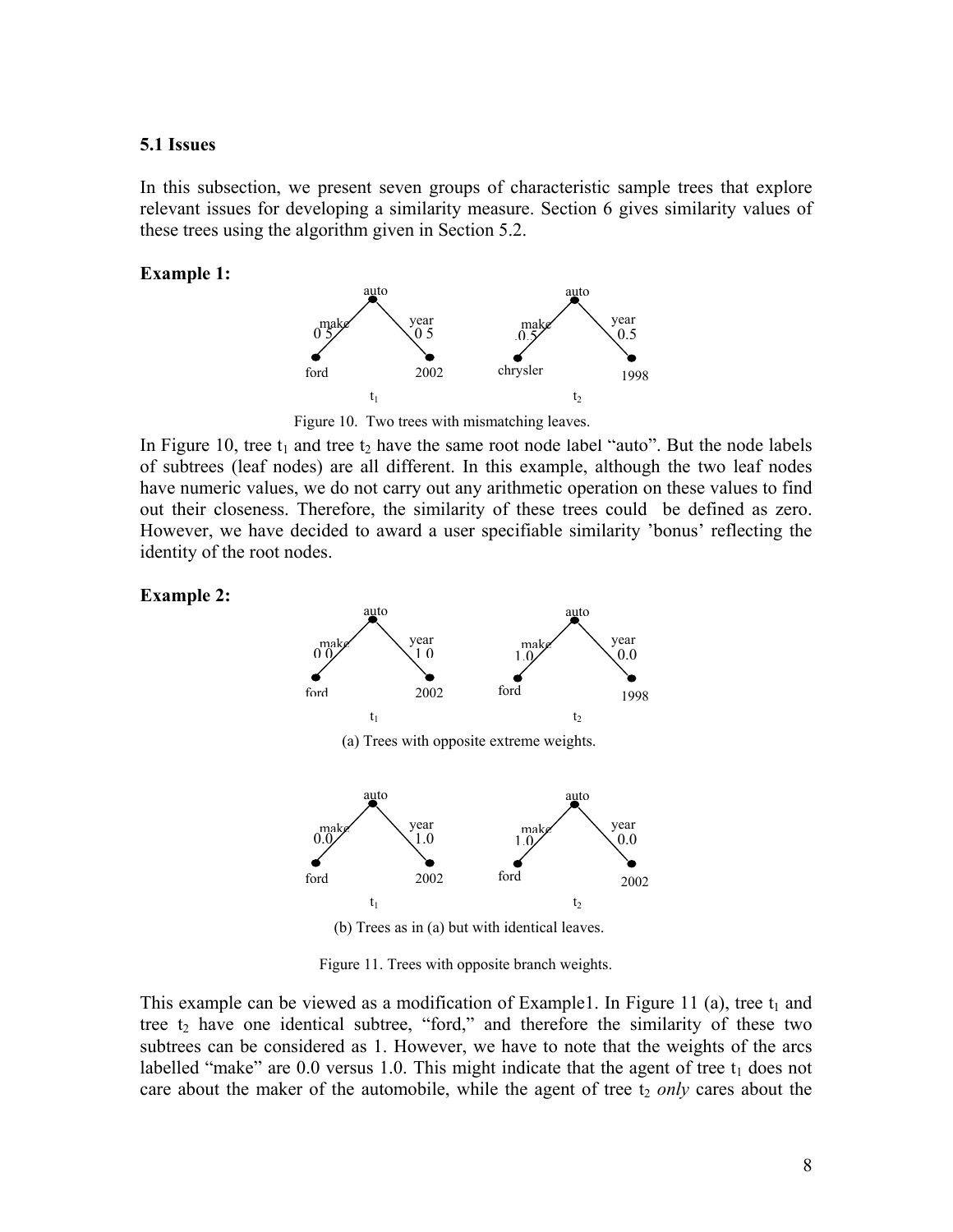maker of the automobile. Thus, the similarity of the "make" branches should not be 1. We have chosen to average the weights of the branches using the arithmetic mean, i.e.  $1*(0.0 + 1.0)/2 = 0.5$ . We could have chosen to use the geometric mean, which would give zero branch similarity. However, we think that the branch similarity should be nonzero for identical subtrees.

The "year" branches lead to different leaf nodes, so we consider the similarity as zero independent of the branch weights and the branch similarity is  $0*(1.0 + 0.0)/2 = 0$ .

Thus, for the entire trees of this example, we obtain the similarity as follows:  $1*(0.0 + 1.0)/2 + 0*(1.0 + 0.0)/2 = 0.5$ .

In Figure 11 (b), tree  $t_1$  and tree  $t_2$  are the same as in (a) but have identical leaves. In this case, the trees are exactly the same except for their weights. In an e-business environment this can interpreted as follows. While the seller and buyer agents have attached opposite branch weights to reflect their subjective preferences, their autos represented are exactly the same. This implies that the similarity of the two trees should be equal to 1.0. Indeed, we obtain the similarity analogously to the case of (a), as follows:  $1*(0.0 + 1.0)/2 + 1*(1.0 + 0.0)/2 = 1.0.$ 



Figure 12. Tree pairs only differing in arc weights.

Figures 12 (a) and (b) represent two pairs of trees only differing in the weights of the arcs of t<sub>2</sub> and t<sub>4</sub>. In Figure 12 (a),  $t_1$  has only one arc with label "model," which also occurs in tree t<sub>2</sub>. But their leaf node labels are different. The situation of Figure 12 (b) is the same as Figure 12 (a) except that the weight of the label "model" is  $0.9$  in tree  $t_4$ , while it is  $0.1$ in tree  $t_2$ . On cursory look, the similarity of both pairs of trees should be identical because the leaf node differences between each pair of trees are identical. However, we should not overlook the contribution of the weights. In tree  $t_2$ , the weight of arc-label "model" is much less than that in tree t<sub>4</sub>. Thus, during the computation of similarity, the weight of the arc labelled "model" should make a different contribution to the similarity: the importance of the "mustang-explorer" mismatch in Figure 12 (a) should be much lower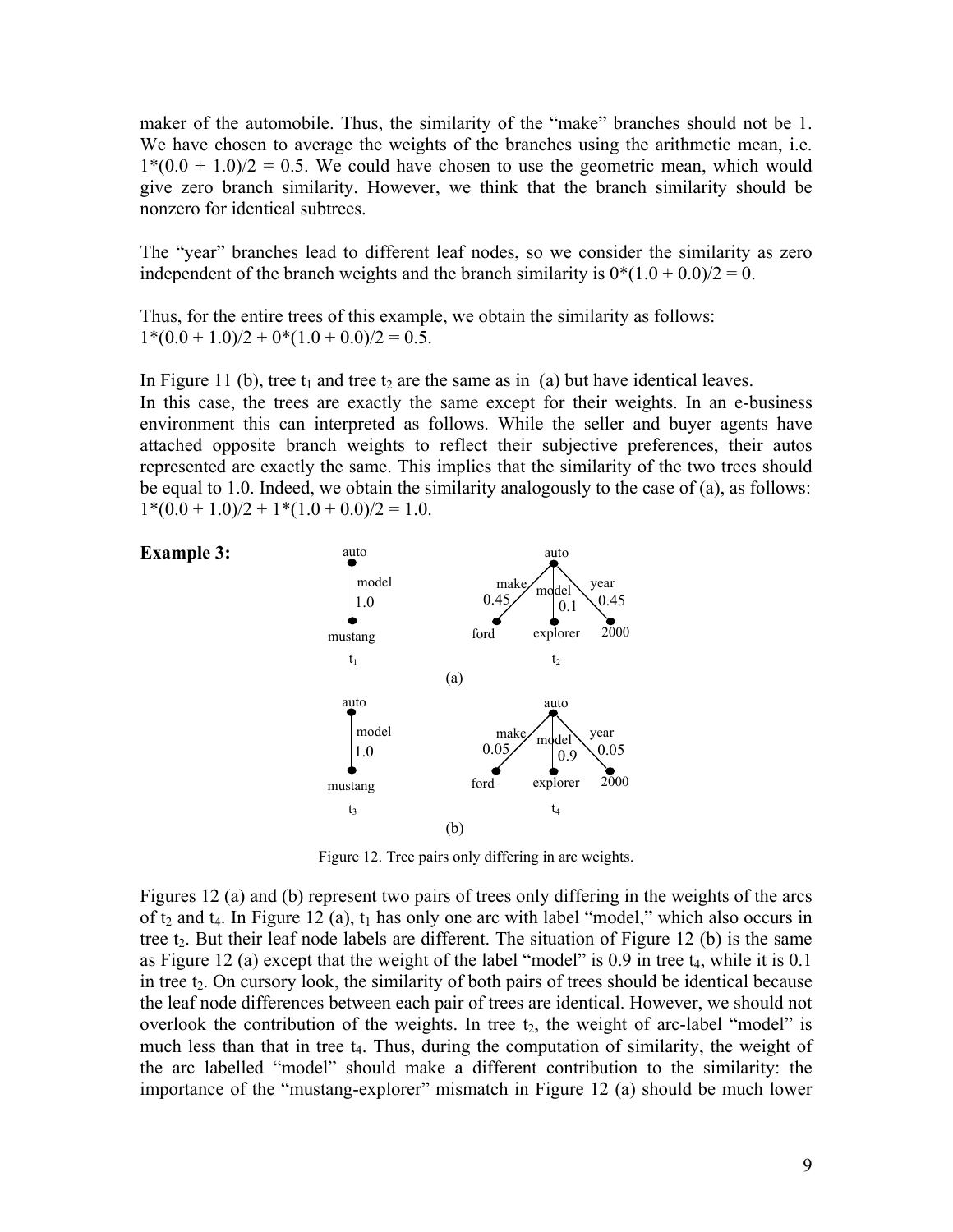than the same mismatch in Figure 12 (b). So, if we denote the similarity between trees  $t_i$ and  $t_i$  as  $S(t_i, t_i)$ , then  $S(t_1, t_2) > S(t_3, t_4)$ .



Figure 13. Tree pairs with left-tree refinement.

In Figure13 (a), tree  $t_1$  only has one arc, while tree  $t_3$  in Figure 13 (b) has two arcs. Tree  $t_2$ and tree  $t_4$  are identical. However, in both pairs of trees, for identical arc labels, the leaf nodes are different. For example, both tree  $t_3$  and tree  $t_4$  have are-label "year", but their node labels are "1999" and "2000" respectively. Tree  $t_1$  only has one different subtree compared to tree  $t_2$ , but tree  $t_3$  has two different subtrees compared to tree  $t_4$ . Therefore,  $S(t_1, t_2) > S(t_3, t_4)$ .





Figure 14. Tree pairs with the same structure.

In Figures 14 (a) and (b), trees  $t_1$  and  $t_2$  and trees  $t_3$  and  $t_4$  have almost the same structure except one pair of node labels "2002" and "1999". So, we are sure that node labels and arc labels cannot make  $S(t_1, t_2)$  and  $S(t_3, t_4)$  different. But for the arc-label "year", Figure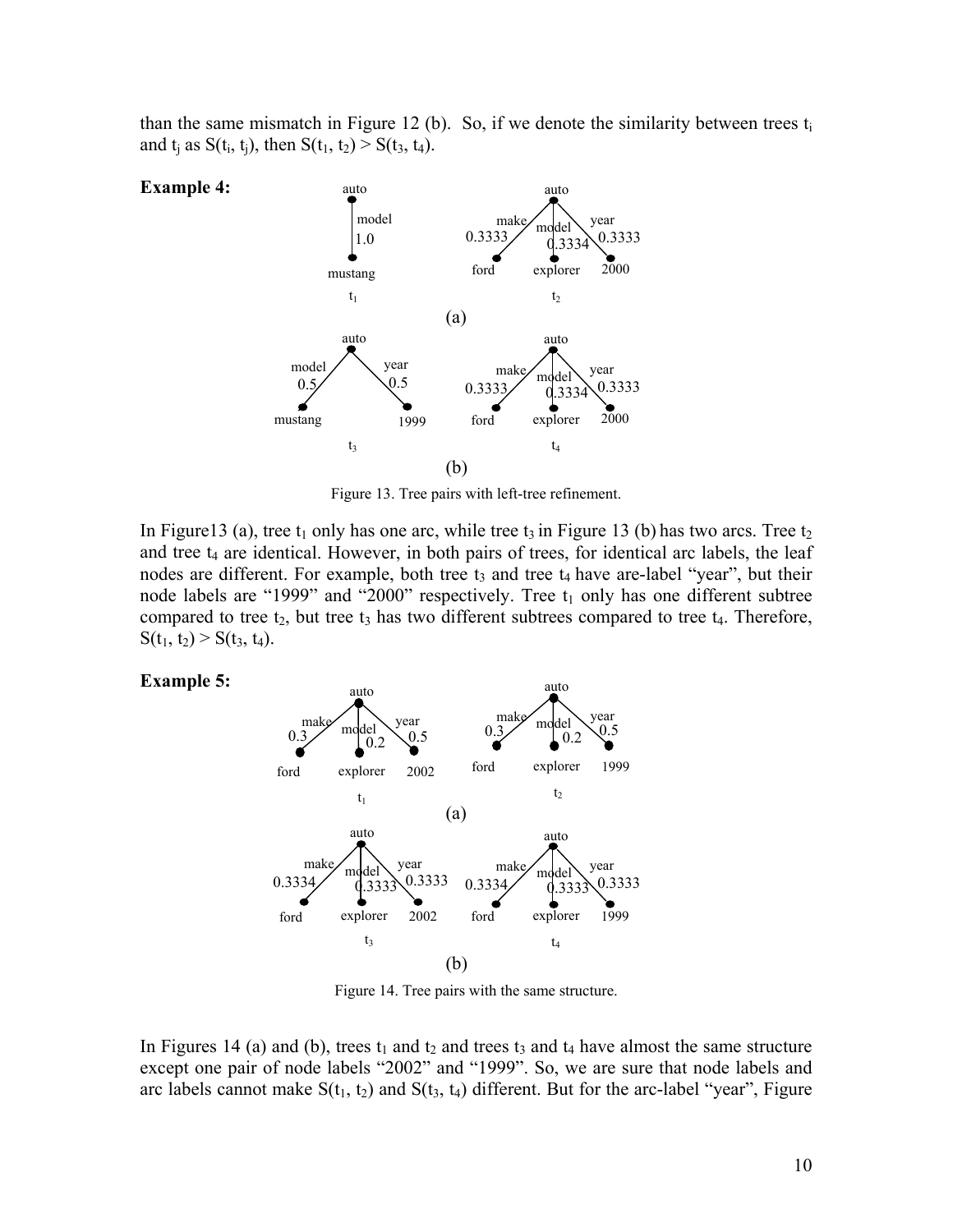14 (a) and Figure 14 (b) have different weights which should lead to  $S(t_1, t_2) < S(t_3, t_4)$ , because of the higher mismatch of weights in Figure 14 (a) compared to Figure 14 (b).

#### **Example 6:**



Figure 15. Trees with an increasing number of subtrees.

Figure 15 gives four sample trees with an increasing number of subtrees. Tree  $t_1$  is an empty tree while the other trees have one or more branches. Intuitively, when comparing tree  $t_1$  to the other tress, the more complex a tree, i.e. less simple the tree, the less should be the similarity. Thus, we would expect that  $S(t_1, t_2) > S(t_1, t_3) > S(t_1, t_4)$ .



Figure 16. Tree pairs with right-tree refinement.

In Figure 16, trees  $t_1$  and  $t_3$  are identical. Note also that  $t_2$  is simpler than  $t_4$ , i.e. the simplicity of  $t_2$  is greater than that of  $t_4$ . For this example, we make the following observations: (i) The similarity of the "make" branches in (a) is greater than that of those in (b) due to the greater weight of the matching "make" label for  $t_2$  (ii) The dissimilarity of the remaining branches in  $t_2$  (compared to  $t_1$ ) is less than that of  $t_4$  (compared to  $t_3$ ), because of the greater simplicity of the "model" branch of  $t_2$ , compared to the combined simplicities of the "model" and "year" branches of  $t_4$ . Clearly, (i) and (ii) together imply  $S(t_1, t_2) > S(t_3, t_4)$ .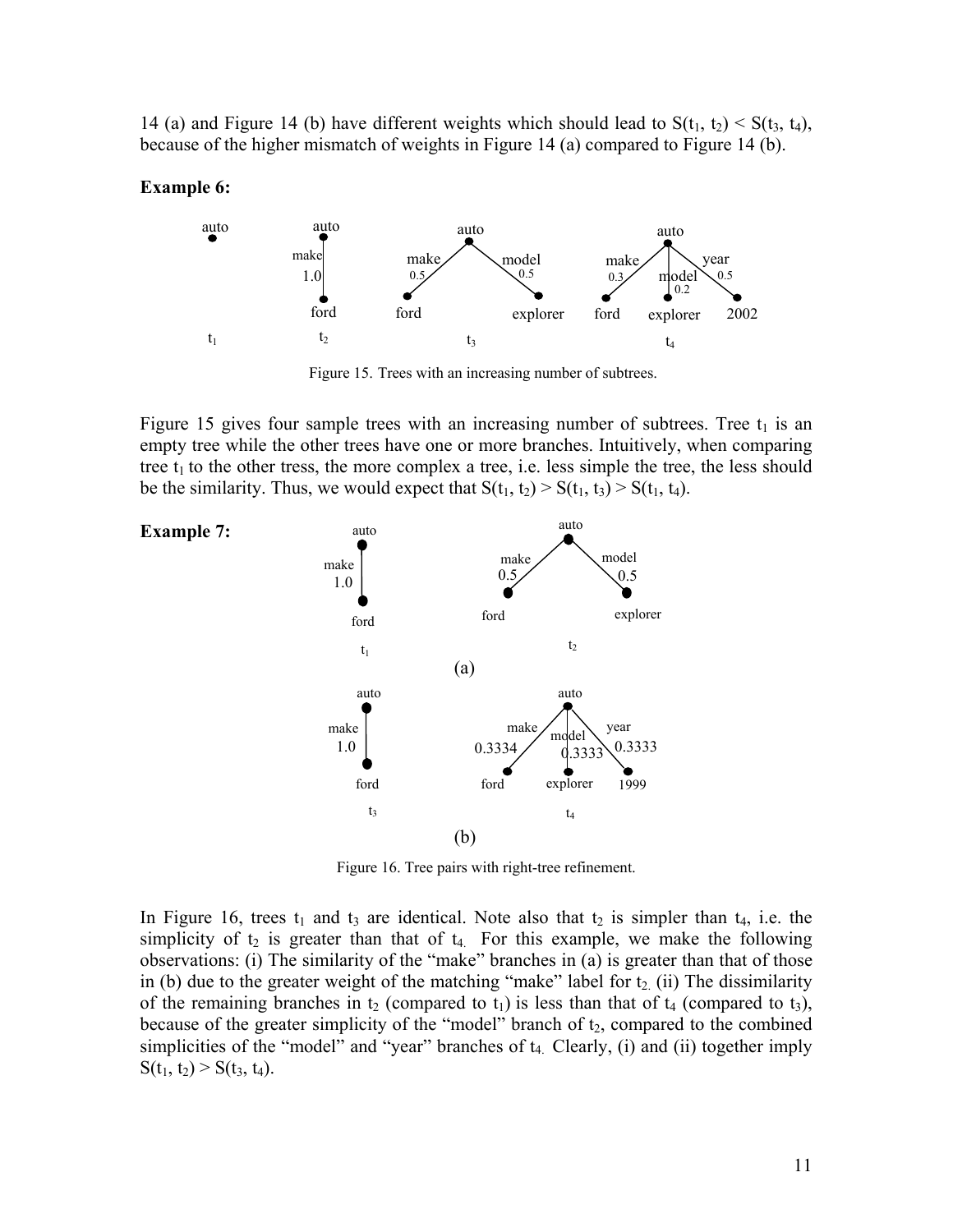# **5.2 The Algorithm**

The similarity algorithm is defined recursively, by case analysis. Here we explain its main functions *treesim*, *treemap*, and *treeplicity* in semi-formal English. Using the RuleML cterm representations introduced in Figure 7, the appendix gives the full formal definition in Relfun [Boley 1999]. The call structure is as follows, where [bracketed] parameters are distinguished from (parenthesised) arguments: The main function treesim $[N,A](t,t')$  calls the 'workhorse' function treemap $[N, A](1,1)$ , which co-recursively calls treesim; treemap also calls treeplicity(i,t).

# **treesim[N,A](t,t')**

The treesim recursion is terminated by two (sub)trees t and t' that are leaf nodes or empty trees, in which case their similarity is 1 if their node labels are identical and 0 otherwise.

If only one of the (sub)trees is a leaf node, the other being a non-leaf node (including an empty tree), the leaf node is 'converted' into an empty tree taking over the leaf node label, and the similarity of the resulting trees is computed.

The similarity of two (sub)trees, t and t', including leaves, with different node labels is defined to be 0.

If two non-empty (sub)trees have identical root node labels, their similarity will be computed via treemap by a recursive top-down (root-to-leaf) traversal through the subtrees,  $t_i$  and  $t'_i$ , that are accessible on each level via identical arc labels  $l_i$ ; on a given level, the index  $i -$  implicit in the recursion of our implementation  $-$  accesses the arc labels in lexicographic (left-to-right) order. A node-identity fraction N  $-$  a 'bonus' value from  $[0,1]$   $-$  is added to the complementary fraction (1-N) of this subtree comparison (in this paper, the value of N is consistently assumed to be 0.1).

# **treemap[N,A](l,l')**

The treemap function recursively compares two lists, l and l', of weighted arcs on each level of identical-root fan-out identified by treesim.

In general, the arcs can carry arbitrary weights,  $w_i$  and  $w'_i$  from [0,1]. The weights are averaged using the arithmetic mean,  $(w_i + w_i)/2$ , and the recursively obtained similarity  $s_i$ of trees t<sub>i</sub> and t'<sub>i</sub> — adjusted to  $A(s_i)$  by an arc function  $A$  — is multiplied by the averaged weight. Finally, on each level the sum of all such weighted adjusted similarities,  $A(s_i)(w_i + w'_i)/2$ , is divided by the sum of all averaged weights:

$$
\sum (A(s_i)(w_i + w_i')/2) / \sum (w_i + w_i')/2
$$
 (1)

In general, A can be any function from [0,1] to [0,1], but we assume  $A(x) \ge x$  to compensate similarity degradation for nested trees. Two examples are the identity function,  $A(s_i) = s_i$ , and the square root,  $A(s_i) = \sqrt{s_i}$ . This arc-similarity-adjusting function also permits different (seller, buyer) agents to use different 'yardsticks', even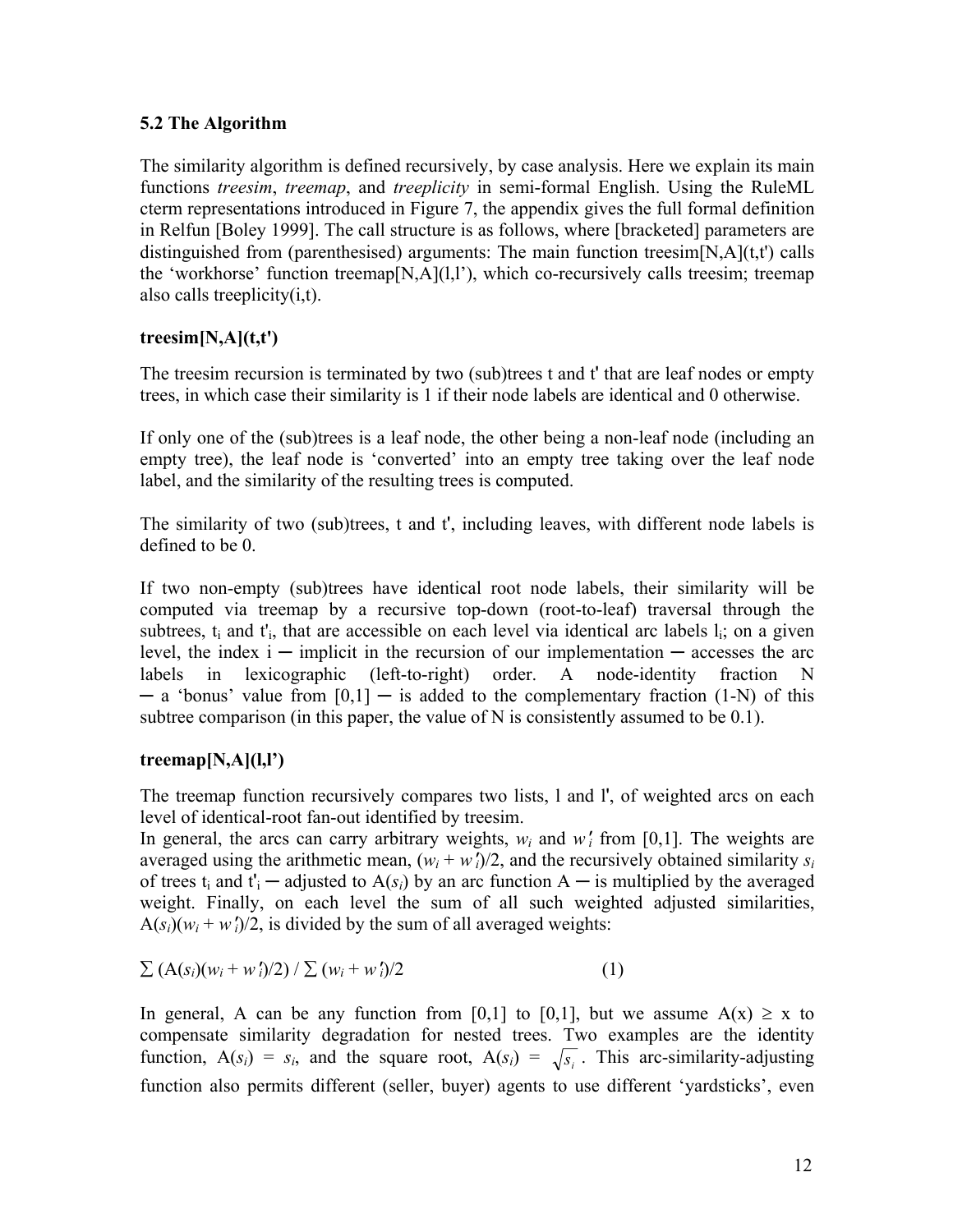when comparing the same pair of trees. For example, for agents biased towards higher similarities, the square root function is preferable to the identity function.

In the special case that weights on some level of both trees add up to 1, the denominator of formula (1) becomes 1. Hence, if we require that the weights on each level of both trees add up to 1 (a reasonable assumption used throughout this paper), formula (1) will be simplified:

 $\sum (A(s_i)(w_i + w'_i)/2)$  (2)

Suppose that, on a given level, for an arc label  $l_i$  in t there exists no identical arc label in t' (or vice versa). In this case, the algorithm uses treeplicity to compute the similarity based on the simplicity of an 'extracted' tree consisting of a newly generated root and the subtree reachable via  $l_i$ . Intuitively, the simpler the tree extracted from t, the larger its similarity to the corresponding empty tree extractable from t'. So, we use the simplicity as a contribution to the similarity of t and t'.

# **treeplicity(i,t)**

The simplicity measure is defined recursively to map an arbitrary single tree t to a value from [0,1], decreasing with both the tree breadth and depth. The reciprocal of the tree breadth on any level is used as the breadth degradation factor. The depth degradation value i — initialized with 1-N by treemap — is multiplied by a global factor treeplideg  $\leq$  $0.5$  (= 0.5 will always be assumed here) on each level deepening. The current i value then becomes the simplicity for a leaf node or an empty tree.

### **6. Experimental results**

In this section we consider the examples discussed in Section 5.1 and use our implemented algorithm in Section 5.2 to obtain similarity values. Table 1 summarizes the similairity values obtained for all tree pairs. In our experiments we have set the nodeidentity parameter to 0.1.

For Example 1, the complete mismatch of coresponding leaf nodes leaves only the user specified similarity 'bonus' of 0.1, reflecting the identity of the root nodes contributing to the similarity. The similarities of Example 2 (a) and (b) are obtained as 0.5 and 1.0, respectively, as desired (see Section 5.1).

Since the importance of the "mustang-explorer" mismatch in Figure 12 (a) of Example 3 should be much lower than the same mismatch in Figure 12 (b), we expected  $S(t_1, t_2)$  $S(t_3, t_4)$ . It turns out that  $S(t_1, t_2)$  is more than two times bigger than  $S(t_3, t_4)$ .

For Example 4 we anticipated that  $S(t_1, t_2) > S(t_3, t_4)$ . Our program gives consistent results. Our results confirm the expected result of  $S(t_1, t_2) < S(t_3, t_4)$  for the Example 5.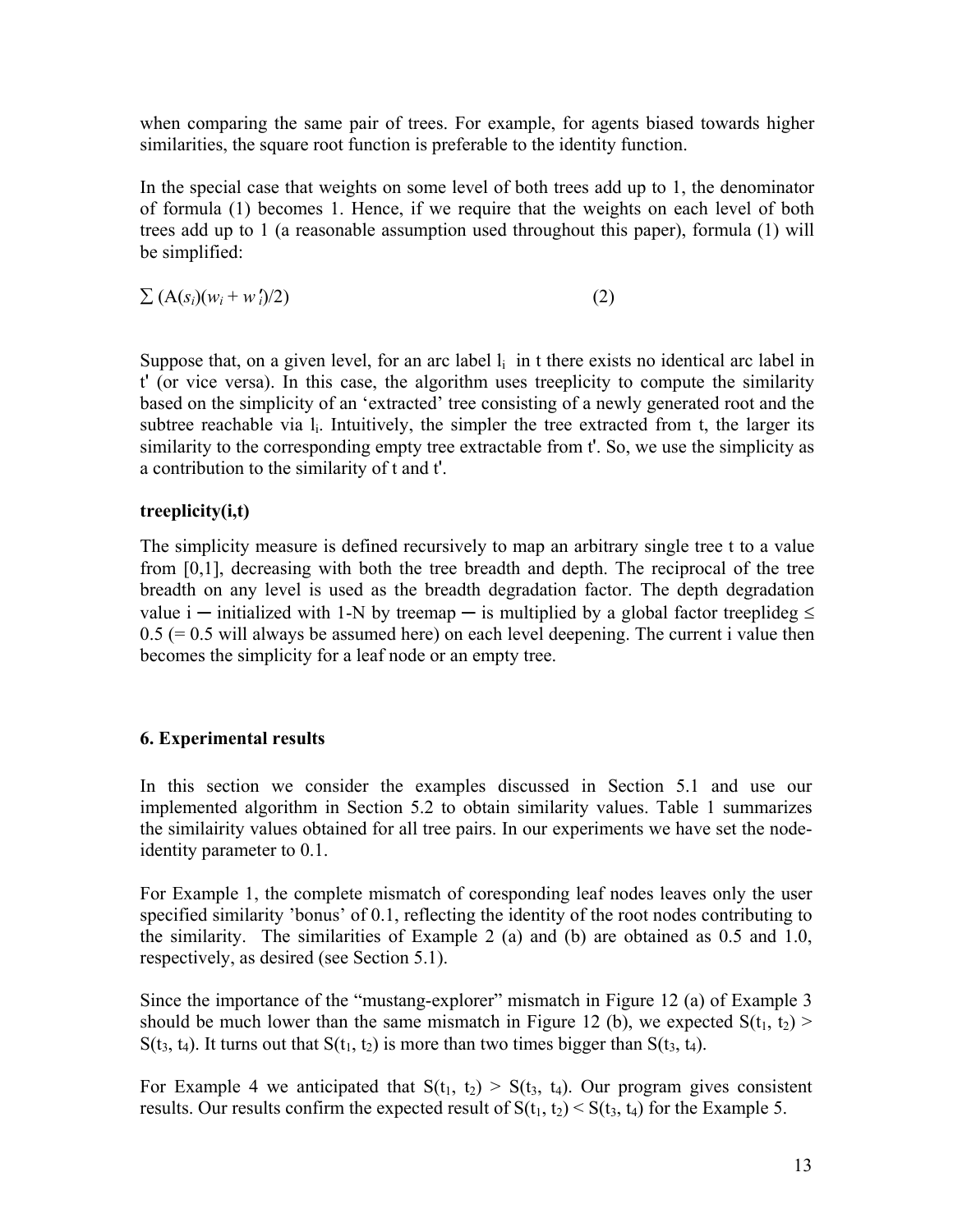| Example   | Tree           | Tree           | Similarity |
|-----------|----------------|----------------|------------|
| Example 1 | $\mathsf{t}_1$ | $t_2$          | 0.1        |
| Example 2 | $t_1$          | $t_2$          | 0.5<br>'a  |
|           | tı             | $t_2$          | 1.0<br>(b  |
| Example 3 | $\mathrm{t}_1$ | $t_2$          | 0.2823     |
|           | $t_3$          | t4             | 0.1203     |
| Example 4 | $\mathsf{t}_1$ | $t_2$          | 0.2350     |
|           | t3             | t4             | 0.1675     |
| Example 5 | $t_1$          | $t_2$          | 0.55       |
|           | $t_1$          | $t_3$          | 0.7000     |
| Example 6 | $t_1$          | $t_2$          | 0.3025     |
|           | $t_1$          | $t_3$          | 0.3025     |
|           | $t_1$          | t <sub>4</sub> | 0.3025     |
| Example 7 | $\mathrm{t}_1$ | $t_2$          | 0.8763     |
|           | t٦             | t4             | 0.8350     |

Table 1.Experimental results of the examples in Section 5.1.

The Example 6 consists of four trees and we expected  $S(t_1, t_2) > S(t_1, t_3) > S(t_1, t_4)$ . However, we observe that we obtain  $S(t_1, t_2) = S(t_1, t_3) = S(t_1, t_4)$ . This can be explained as follows. For a branch of depth 1, the treeplicity function gives a simplicity value of 0.45. For the pair  $(t_1, t_2)$ , we get simplicity value of 0.45 for the missing branch in  $t_1$ , which is weighted 1.0. For the pair  $(t_1, t_3)$ , we get simplicity value of 0.45 twice for the two missing branches in  $t_1$ , which are weighted 0.5 each, resulting in the same overall simplicity of 0.45, hence in  $S(t_1, t_2) = S(t_1, t_3)$ . A similar explanation can be given for  $S(t_1, t_3) = S(t_1, t_4)$ . We expected  $S(t_1, t_2) > S(t_3, t_4)$  for Example 7. Our experimental result agrees.

In our experiments we use the two arc-similarity-adjusting functions discussed in section 5.2 as similarity parameters to test if the results are intuitive and reasonable. Here, we give a somewhat more complex example to illustrate the results of our experiments. Two three-level trees are shown in Figure 17. The differing parts of these two trees are marked by dashed circles and triangles. In these two trees, we assign approximately equal weights to every arc that belongs to the same parent to permit easy validation of the similarity results.

If we use  $A(s_i) = s_i$ , we get:  $S(t_1, t_2) = 0.5950$ ; while if we use  $A(s_i) = \sqrt{s_i}$ , we obtain:  $S(t_1,t_2)=0.7611$ . In this example, the root node label "jeep" of tree  $t_1$  (marked with a dashed circle) is different from its corresponding node labelled "van" (marked with a dashed triangle) in tree  $t_2$ , so the similarity of these two trees is 0. If we change any one of these two nodes to make them identical, we obtain  $S(t_1,t_2) = 0.6359$ , when  $A(s_i) = s_i$ ;  $S(t_1,t_2) = 0.8148$ , when  $A(s_i) = \sqrt{s_i}$ . The reason for this increase of the similarity is the nonzero contribution of the node-identity fraction 0.1 and the simplicity of the tree rooted at node "jeep" marked with a dashed circle.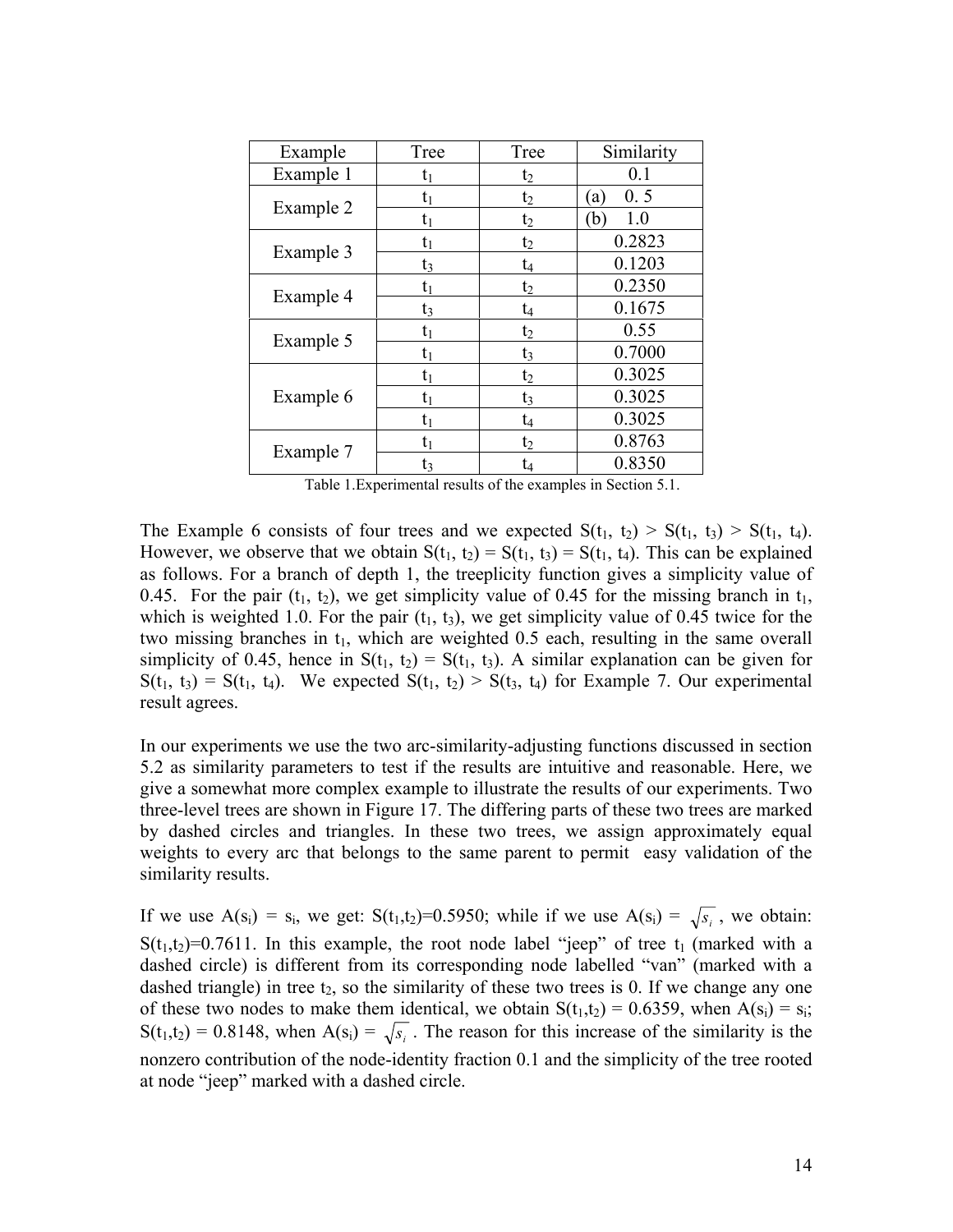

Figure 17. Applying two arc-adjusting functions to a pair of trees.

The example above contains two relatively similar trees. In Figure 18, two trees that are quite different are shown. The biggest difference between these two trees is that the left part of tree  $t_1$  is missing compared to tree  $t_2$ . The other two different parts are marked with a dashed circle and a dashed triangle like before. When using  $A(s_i) = s_i$ ,  $S(t_1,t_2) =$ 0.5894, and  $S(t_1,t_2) = 0.6816$ , when  $A(s_i) = \sqrt{s_i}$ .



Figure 18. 'Summer' tree compared to balanced tree.

#### **7. Conclusion**

The outlined multi-agent system is an architecture where agents represent pieces of information and interact with each other. We focus on the information these agents carry and a similarity measurement over this information. In order to make the interaction between agents more meaningful and fine-grained, we chose trees to represent this information. More precisely, these trees are *node-labelled*, *arc-labelled*, and *arcweighted*. The characteristics of these kinds of trees led us use complex term of Object-Oriented RuleML and XML attributes within them to represent arc labels and arc weights.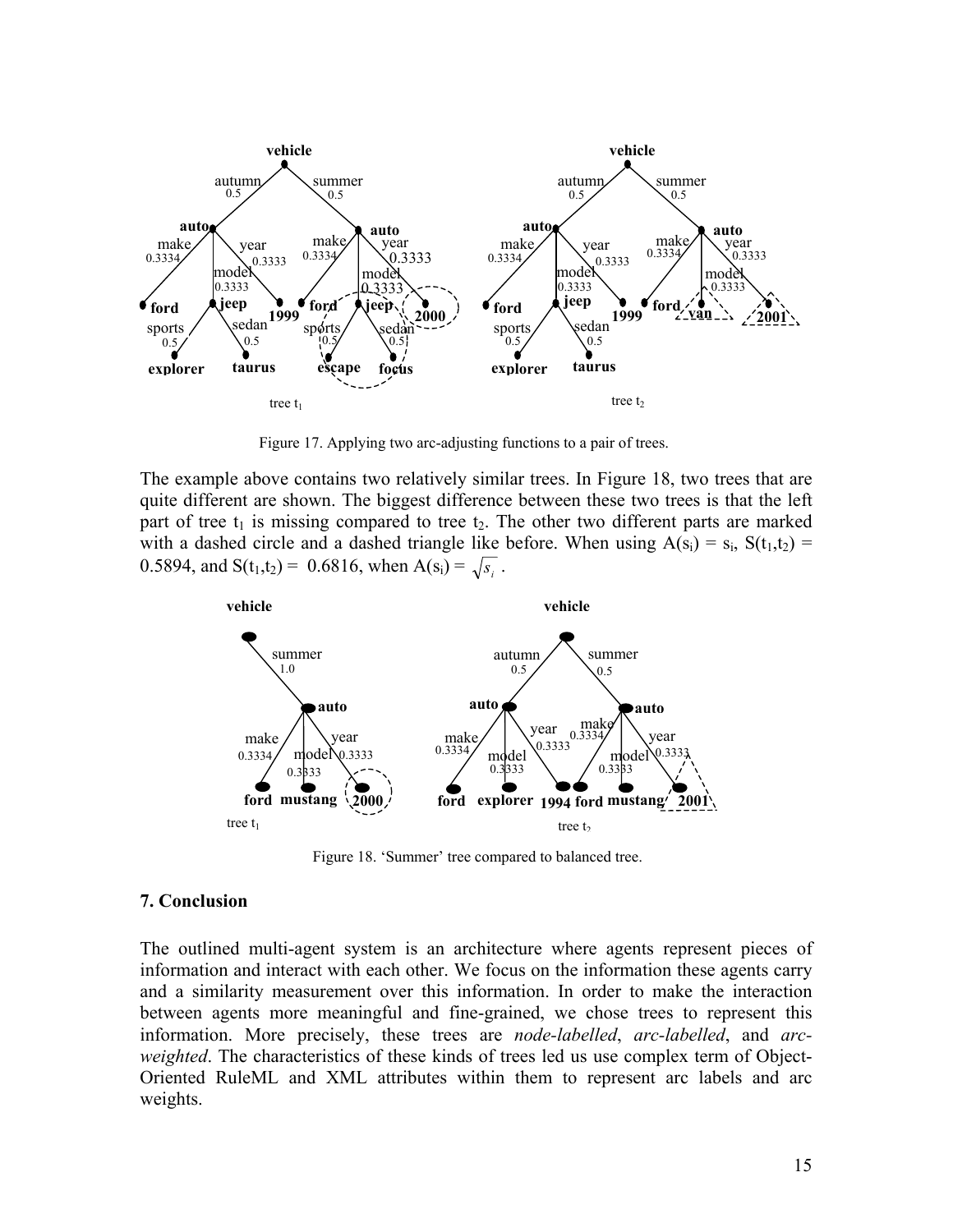Our tree similarity algorithm, as part of semantic match-making, computes the similarity of subtrees in a recursive way. It can be parameterized by different functions to adjust the similarity of these subtrees. This gives agents the option to tailor their similarity measure for trees based on their subjective preferences. The appendix gives the full definition of the algorithm in Relfun. This executable functional-logic specification has proved to be a flexible test bed for our experiments. Our experiments have given us meaningful results for e-business/e-learning environments. The algorithm can also be applied in other environments wherein weighted trees are used.

This multi-agent system could be further improved by using clustering techniques. Based on the similarity between every pair of trees, the future multi-agent system should have the ability of clustering agents according to selected clustering algorithms based on our tree similarity measure.

# **Acknowledgements**

We thank the anonymous reviewers for helpful feedback and Daniel Lemire, NRC IIT e-Business, for discussions about possible alternatives to the arithmetic mean, challenging examples, and ideas about future similarity work in connection with our collaborative elearning projects. We also thank the CANARIE eduSource Project as well as NSERC for their support.

# **References**

[Boley, 2003] Boley, H., The Rule Markup Language: RDF-XML Data Model, XML Schema Hierarchy, and XSL Transformations, Invited Talk, INAP2001, Tokyo, October 2001. LNAI 2543, Springer-Verlag, 2003.

[Boley, 2002] Boley, H., Cross-Fertilizing Logic Programming and XML for Knowledge Representation, in: Rolf Grütter (Ed.), Knowledge Media in Healthcare: Opportunities and Challenges, Idea Group Publishing, 2002.

[Boley, 1999] Boley, H., Functional-Logic Integration via Minimal Reciprocal Extensions, Theoretical Computer Science 212, Elsevier, 1999.

[Boley, 2003] Boley, H., Object-Oriented RuleML. [http://www.ruleml.org/indoo.](http://www.ruleml.org/indoo) March 2003.

[Kifer et al., 1995] Michael Kifer, Georg Lausen, Michael Kifer, and James Wu, Logical Foundations of Object-Oriented and Frame-Based Languages. JACM 42(4): 741-843, 1995.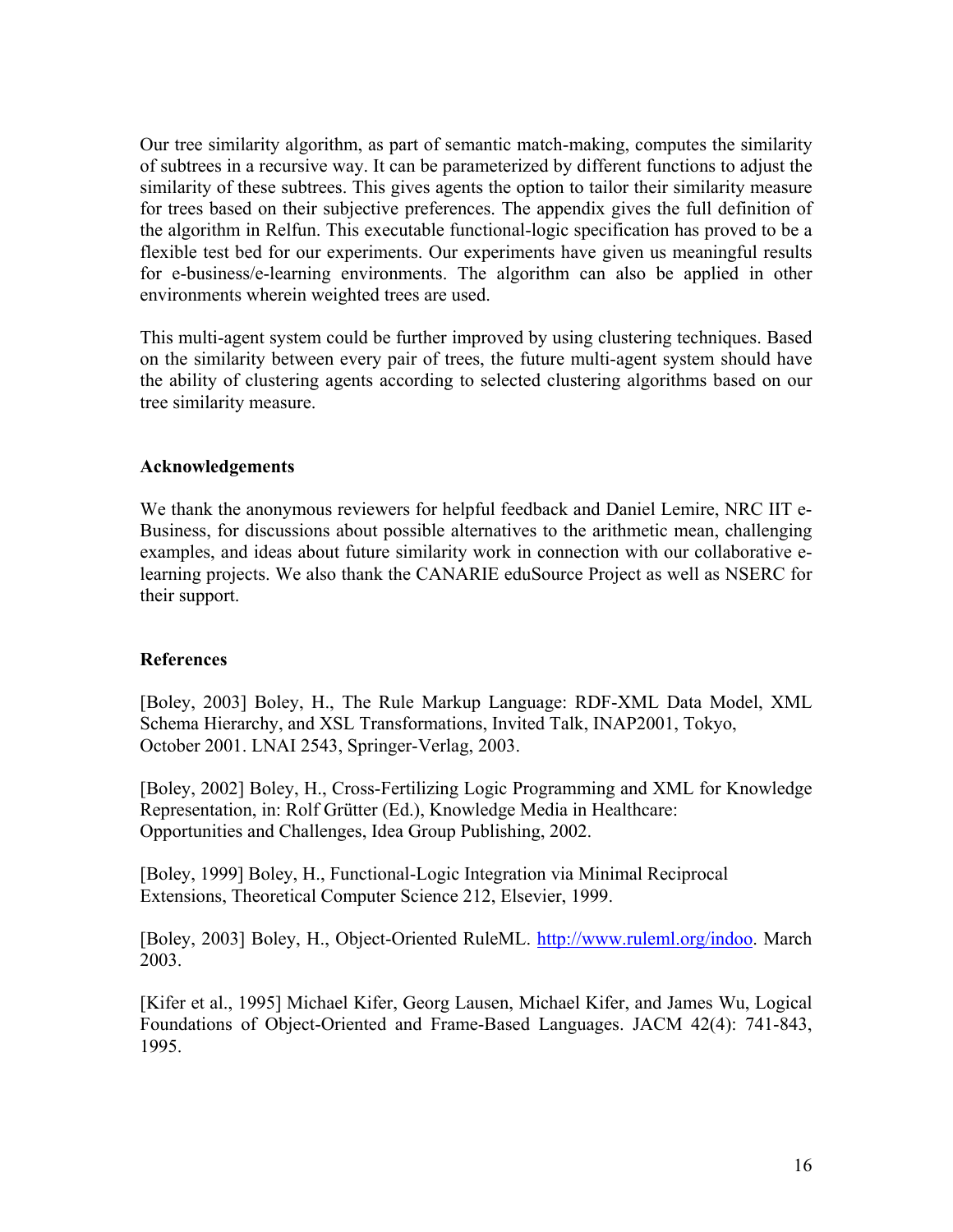[Kamat et al., 1993] Kamat, V.N., V.C. Bhavsar and L. Goldfarb, "Learning Machines Based on the Evolving Transformation Model," Proc. 1993 DND Workshop on Advanced Technologies in Knowledge-based Systems and Robotics, Ottawa, Nov. 14-17, 1993.

[Kamat et al., 1993] Kamat, V.N., V.C. Bhavsar and L. Goldfarb, "Learning handwritten Characters using Tree Edit Distances," Proc. of 5<sup>th</sup> UNB AI Symposium, Fredericton, NB, Aug. 12-14, 1993, L. Goldfarb (Ed.), UNB Press, pp. 185-98, Aug. 1993.

[Kamat et al., 1996] Kamat, V.N., Inductive Learning with the Evolving Tree Transformation System, Ph.D. Thesis, 372 pages, Faculty of Computer Science, University of New Brunswick, Fredericton, 1996.

[Lassila and Swick, 1999] Lassila, O. and Swick, R.R., Resource Description Framework (RDF) Model and Syntax Specification. Recommendation REC-rdf-syntax-19990222, W3C, February 1999.

[Marsh et al., 2003] Marsh, S., A. Ghorbani and V.C. Bhavsar, 'The ACORN Multi-Agent System', *Web Intelligence and Agent Systems: An International Journal*, to appear in 2003.

[Richter, 2001] Richter, M.M., Case-Based Reasoning: Past, Present, and Future. Invited Futures Talk, International Conference on Case-Based Reasoning (ICCBR-2001), Vancouver, British Columbia, Canada, July/August 2001.

[Shasha et al., 2001] Shasha, D., J. Wang, K. Zhang, "Treediff: Approximate Tree Matcher for Ordered Trees," October 25, 2001.

[Sycara et al., 2001] Sycara, K., Paolucci, M., Van Velsen, M., Giampapa, J.A. The RETSINA MAS Infrastructure, Robotics Institute, Carnegie Mellon University, CMU-RI-TR-01-05, March 2001.

[Van et al., 2001] Van Eijk R.M., F.S. de Boer, W. van de Hoek, and J.C. Meyer, "On dynamically generated ontology translators in agent communication," Int. J. of Intelligent Systems, Vol. 16, No. 5, pp. 587-607, May 2001.

[Yang et al. 2000] Yang Q., C. Carrick, J. Lam, Y. Wang, H. Zhang, "Exploiting Intelligent Agents and Data Mining for e-Commerce," in 'Electronic Commerce Technology Trends,' W. Kou and Yesha (Eds.), IBM Press, pp. 115-134, Feb. 2000.

[Zhang et al., 1994] Zhang, K., D. Shasha, and J.T.L. Wang, "Approximate Tree Matching in the Presence of Variable Length Don't Cares," J. of Algorithms, Vo. 16, No. 1, pp. 33-66, 1994.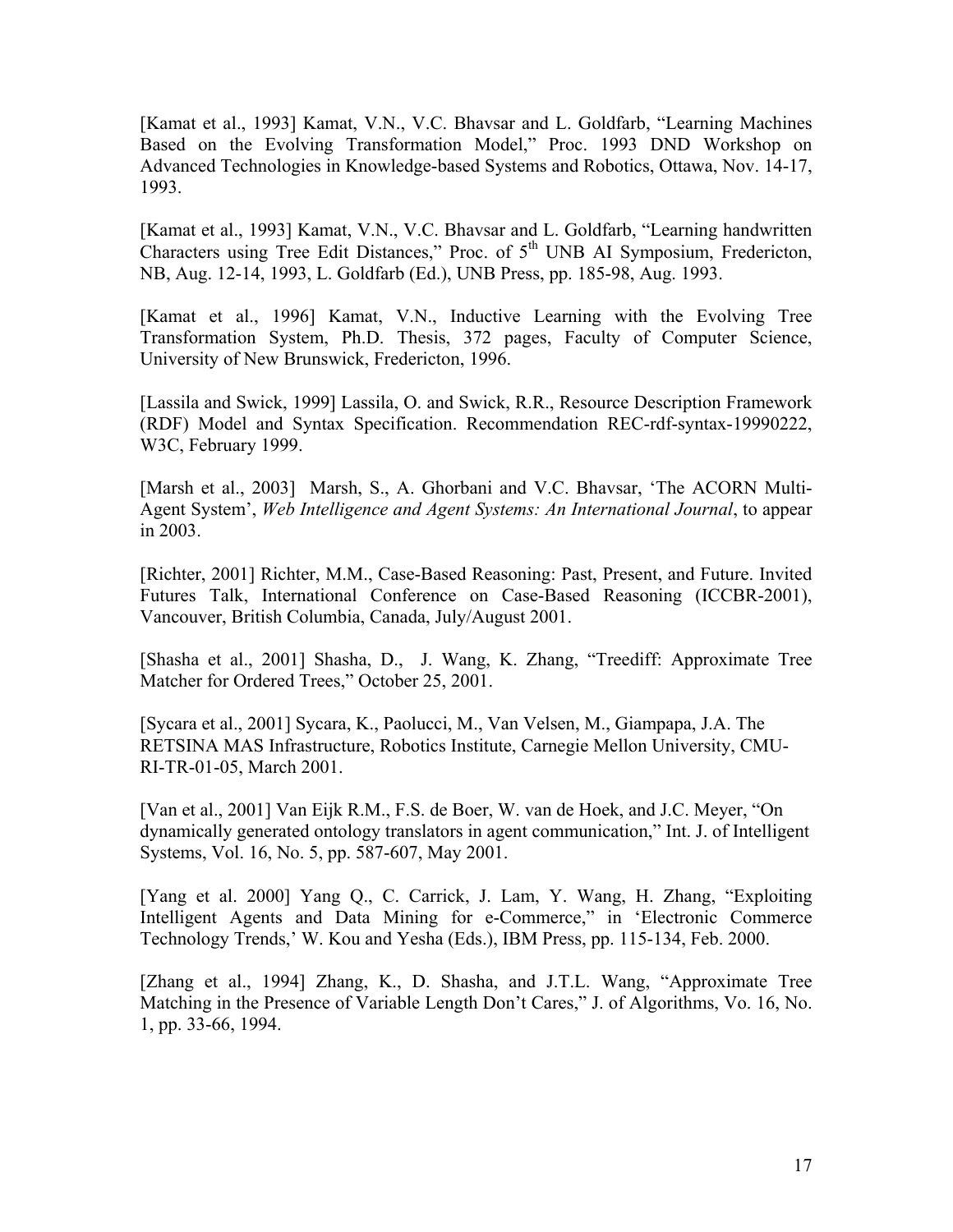#### **Appendix: The Weighted Tree Similarity Algorithm in Relfun**

% Assumes both weighted trees are already in a 'lexicographic' normal form % (roles branch off in 'alphabetic' order).

% Tree representation uses OO RuleML syntax in Relfun, where roles start % with a "-", not with a " " (free in XML, but variable prefix of Relfun): % http://www.ruleml.org/indoo

% Uses the parameter N(ode) for specifying the fraction to which the equality % of tree-root node labels is counted relative to the result of the recursive % comparison of its list of subtrees.

% Uses the functional parameter A(djust), which can be the id(enti)ty, sqrt, % etc., for compensating similarity degradation for nested trees.

% A binary function, treesim, computes the similarity between its two tree % arguments, co-recursively calling treemap, which sums up the similarities % of its two lists of (sub)trees. We assume that the weights in each subtree % fan-out sum up to 1. Here, 1 means total similarity; 0 represents absolute % dissimilarity. Since treesim is symmetric in its two arguments, some of the % algorithm's clauses could be simplified (incurring an efficiency penalty).

% Analogously, a unary function, treeplicity computes the simplicity of its % single tree arguments, co-recursively calling treeplimap. The simplicity % measure is used by the similarity measure for subtrees occurring in only one % of the trees. Here, 1 means total simplicity; 0 (never to be reached) would % represent infinite complexity.

% Only the deterministic, functional subset of Relfun is required, where % '!&' is the 'cut-return' infix and "lhs :- cond !& rhs" stands for the % conditional equation "lhs if cond cut-return rhs" or "lhs = rhs if cond"; % the unconditional equation "lhs !& rhs" abbreviates "lhs :- true !& rhs". % Built-ins are taken from Common Lisp. E.g., string< and string> compare % two string or symbol arguments for 'lexicographic' less and greater order.

% Runs at http://serv-4100.dfki.uni-kl.de:8000/~vega/cgi-bin/rfi

% Paste the program into the above URL's Database window:

```
treesim[N,A](ind[Leaf],ind[Leaf]) !& 1. % Same leaves 
treesim[N,A](ind[Leaf1],ind[Leaf2]) !& 0. % Different leaves 
treesim[N,A](cterm[ -opc[ctor[Label]] % Same node Label 
                  \Box,
             cterm[ -opc[ctor[Label]] % on two empty trees: 
       \frac{1}{8} \frac{1}{1} \frac{1}{1}\frac{1}{6} 1. \frac{2}{3} 1
treesim[N,A](cterm[ -opc[ctor[Label]] % Same node Label on two trees, 
            | Rest1 ],<br>| cterm[ -opc[ctor[Label]]
                                        % one or both being non-empty:
                    | Rest2 ]) 
       \mathsf{L} +(N, % add N(ode) fraction
```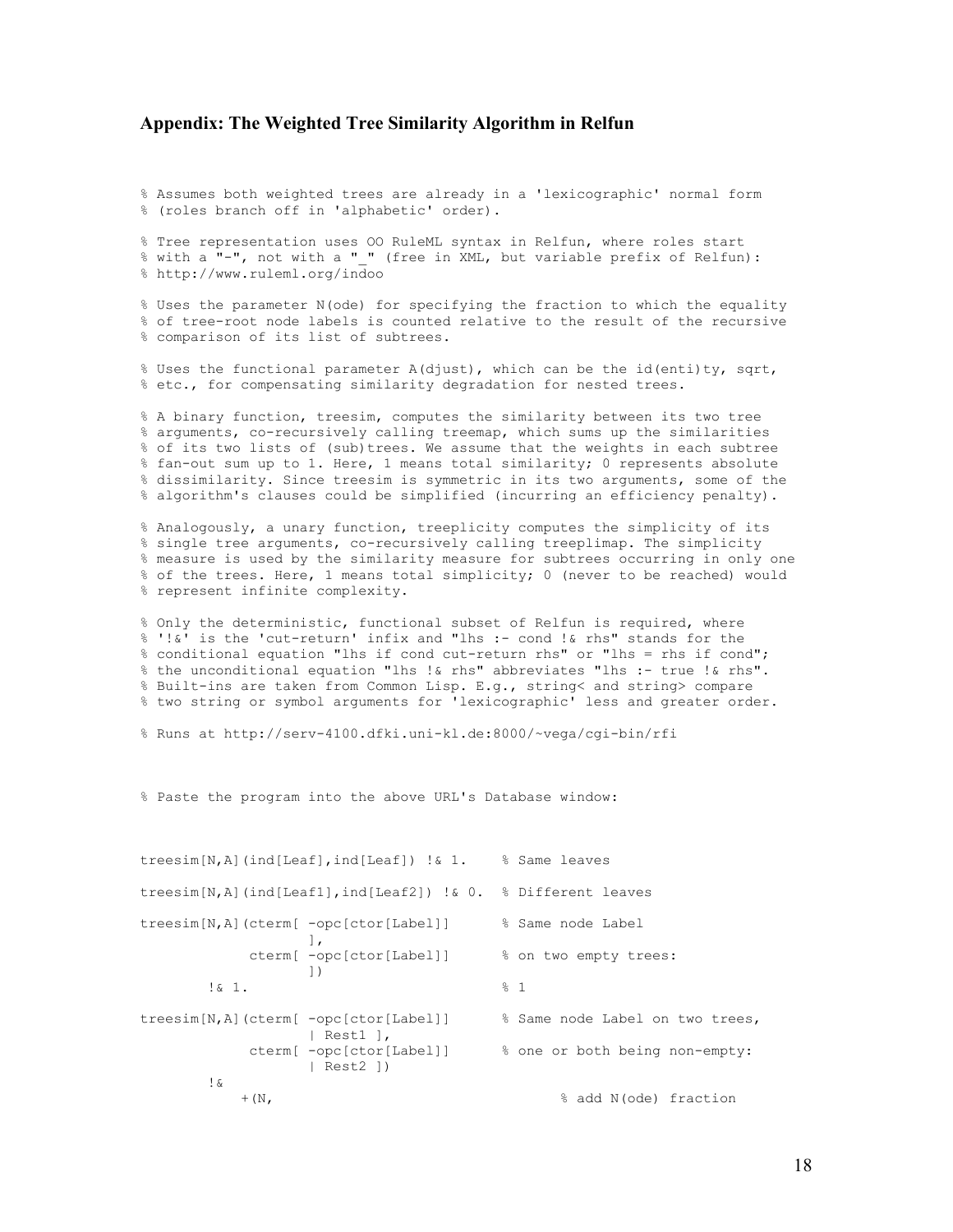```
*( -1, N), * (-1, N), treemap[N,A](Rest1,Rest2) ) ). % subtree list comparison 
treesim[N,A](cterm[ -opc[ctor[Label1]] % Different node Labels 
                         | Rest1 ], 
                 cterm[ -opc[ctor[Label2]] % on arbitrary trees: 
          | \text{Rest2 } ])<br>| \& 0.\frac{1}{2} & 0.
treesim[N,A](ind[Label], % Same Label on leaf and on 
                 cterm[ -opc[ctor[Label]] % arbitrary tree (e.g. empty): 
                          | Rest ]) 
           !& 
                treesim[N,A](cterm[ -opc[ctor[Label]] % Substitute empty tree 
\sim 1.
                                cterm[ -opc[ctor[Label]] 
                                         | Rest ]). 
treesim[N,A](cterm[ -opc[ctor[Label]] % Same Label on arbitrary tree 
                | Rest ],<br>ind[Label])
                                                     % (e.g. empty) and on leaf:
           !& 
                treesim[N,A](cterm[ -opc[ctor[Label]] 
                                         | Rest ], 
                                cterm[ -opc[ctor[Label]] % Substitute empty tree 
\Box).
treesim[N,A](ind[Label1],<br>cterm[ -opc[ctor[Label2]] % on arbitrary tree (e.g. empty
                                                     % on arbitrary tree (e.g. empty):
                          | Rest ]) 
\frac{1}{2} & 0.
treesim[N,A](cterm[ -opc[ctor[Label1]] % Different Labels on arbitrary 
                         | Rest ], \frac{1}{8} tree (e.g. empty)<br>
hel21) \frac{1}{8} and on leaf:
          ind[Label2]) \begin{array}{ccc} & & \text{if } 8 \text{ and } \\ & & \text{if } 9 \text{ and } \\ & & \text{if } 9 \text{ and } \\ & & \text{if } 9 \text{ and } \\ & & \text{if } 9 \text{ and } \\ & & \text{if } 9 \text{ and } \\ & & \text{if } 9 \text{ and } \\ & & \text{if } 9 \text{ and } \\ & & \text{if } 9 \text{ and } \\ & & \text{if } 9 \text{ and } \\ & & \text{if } 9 \text{ and } \\ & & \text{if } 9 \text{ and } \\ & & \text{if } 9 \text{ and } \\ & & \text{if } 9 \\frac{1}{2} & 0.
treemap[N,A]([],[]) !& 0. 
treemap[N,A]([ First | Rest ], 
                 []) % no Role1 in empty T2 
          !& 
               +( *( 0.5, treeplicity(-(1,N),
                                            cterm[ -opc[ctor[Label]],First ])), 
                   treemap[N,A](Rest,[]) ). 
treemap[N,A]([], \frac{1}{2} and Role2 in empty T1
                [ First | Rest ]) 
          !& 
               +( *( 0.5, treeplicity(- (1, N), cterm[ -opc[ctor[Label]],First ])), 
                   treemap[N,A]([],Rest) ). 
treemap[N,A]([ -r[n[Role],w[Weight1]][Subtree1] % T1 and T2 start 
                    | Rest1 ], 
                  [ -r[n[Role],w[Weight2]][Subtree2] % with same role 
                    | Rest2 ]) 
         \frac{1}{6} \frac{1}{6} \frac{1}{6} \frac{1}{6} \frac{1}{6} \frac{1}{6} \frac{1}{6} \frac{1}{6} \frac{1}{6} \frac{1}{6} \frac{1}{6} \frac{1}{6} \frac{1}{6} \frac{1}{6} \frac{1}{6} \frac{1}{6} \frac{1}{6} \frac{1}{6} \frac{1}{6} \frac{1}{6} \frac{1}{6} \frac{1}{6} +(-*) / + (Weight1, Weight2), 2),
                      A(treesim[N,A] (Subtree1,Subtree2))), % A(djusted) sub-<br>semap[N,A] (Rest1, Rest2) ). % tree comparisontreemap[N, A] (Rest1, Rest2) ).
```